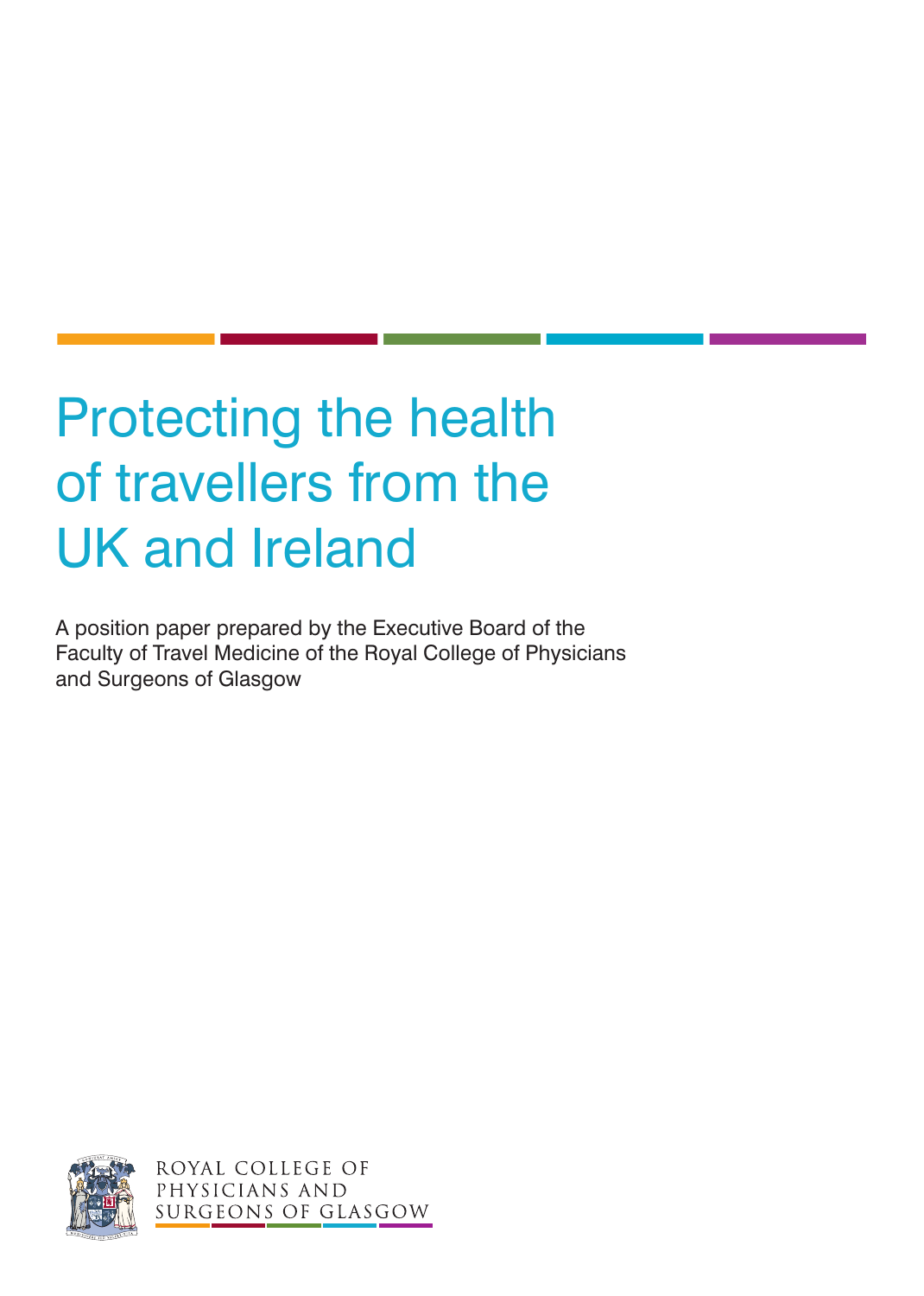### Protecting the health of travellers from the UK and Ireland

A position paper prepared by the Executive Board of the Faculty of Travel Medicine of the Royal College of Physicians and Surgeons of Glasgow |10 September 2014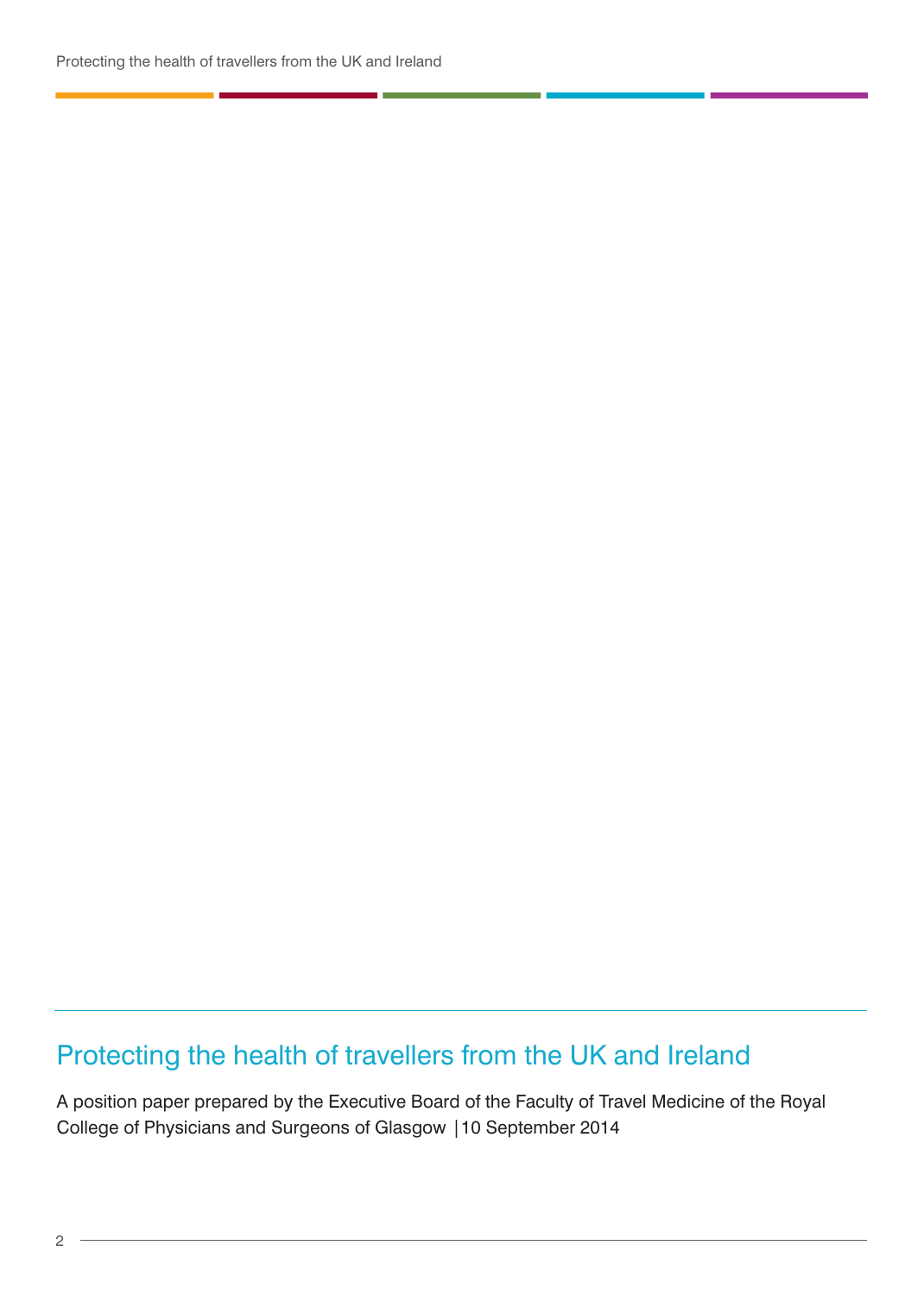# **Contents**

- 4 Acknowledgements
- 5 Executive summary
- 6 Introduction
- 6 Current travel trends
- 7 Patterns of illness in travellers
- 8 **Delivery of travel medicine services**
- 9 Education and training in travel medicine
- 10 Recommendations
- 11 References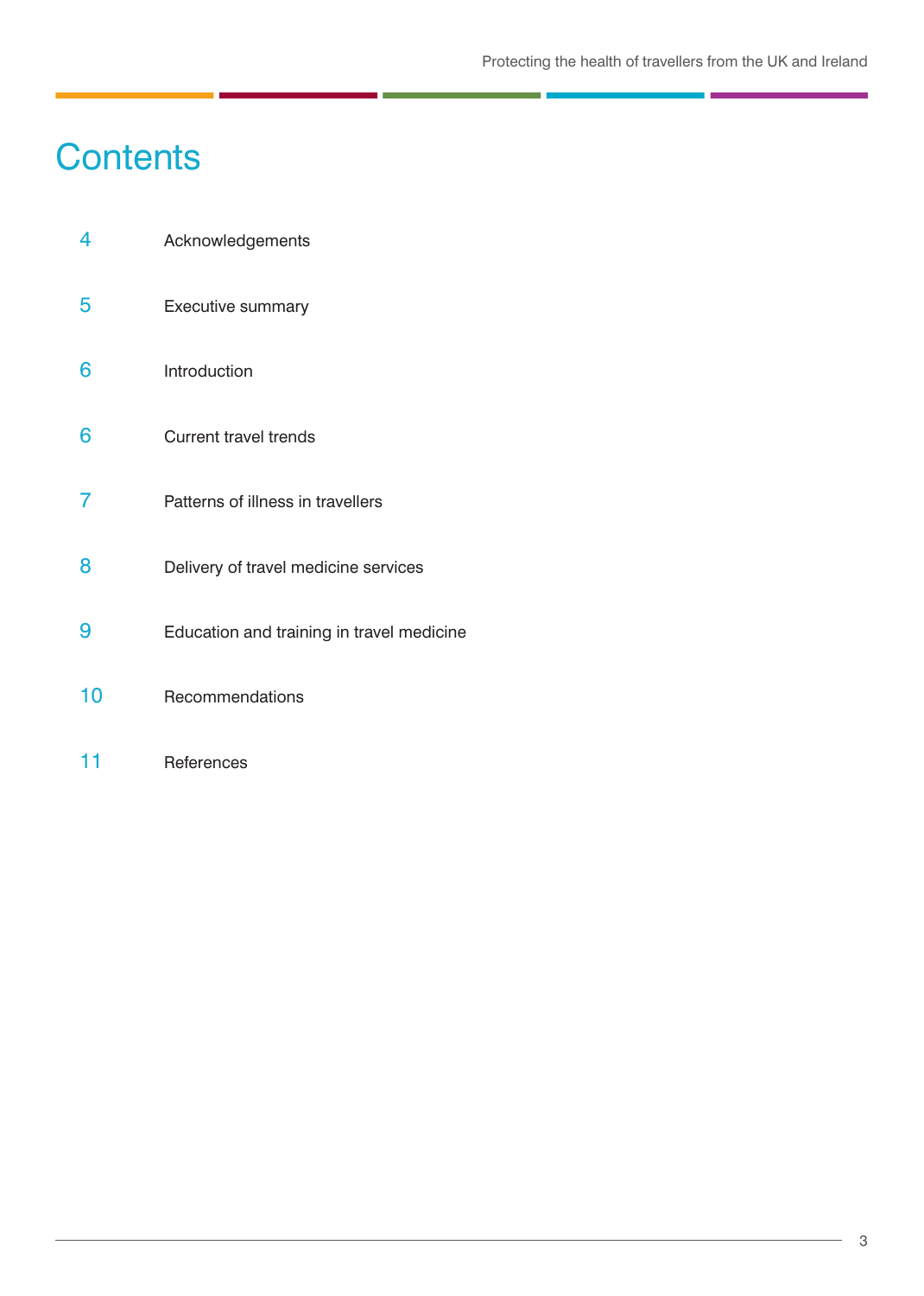# Acknowledgements

The current members of the Executive Board of the Faculty of Travel Medicine are:

| Dr Michael E Jones FRCP(Glasg) FFTM RCPS(Glasg)           | Dean             |
|-----------------------------------------------------------|------------------|
| Group Captain Andrew D Green FRCP(Glasg) FFTM RCPS(Glasg) | <b>Vice Dean</b> |
| Mrs Margaret Umeed FFTM RCPS(Glasg)                       | Secretary        |
| Mrs Carolyn Driver FFTM RCPS(Glasg)                       |                  |
| Dr Angus R Menzies FFTM RCPS(Glasg)                       |                  |
| Mrs Jennifer Anderson MFTM RCPS(Glasg)                    |                  |
| Dr A James Bond MFTM RCPS(Glasg)                          |                  |
| Mrs Sharon Graham MFTM RCPS(Glasg)                        |                  |
| Dr Steven F Riley MFTM RCPS(Glasg)                        |                  |
| Mrs Fiona Marra AFTM RCPS(Glasg)                          |                  |
|                                                           |                  |

The authors of this paper would also like to acknowledge the significant contributions made by previous members of the Executive Board, in particular:

Professor Peter L Chiodini FRCP(Glasg) FFTM RCPS(Glasg) Past Dean

Dr Eleanor Anderson FFTM RCPS(Glasg)

Dr Gerard Flaherty FFTM RCPS(Glasg)

The Faculty of Travel Medicine of the Royal College of Physicians and Surgeons of Glasgow is committed to advising the public on travel medicine related matters through all media channels.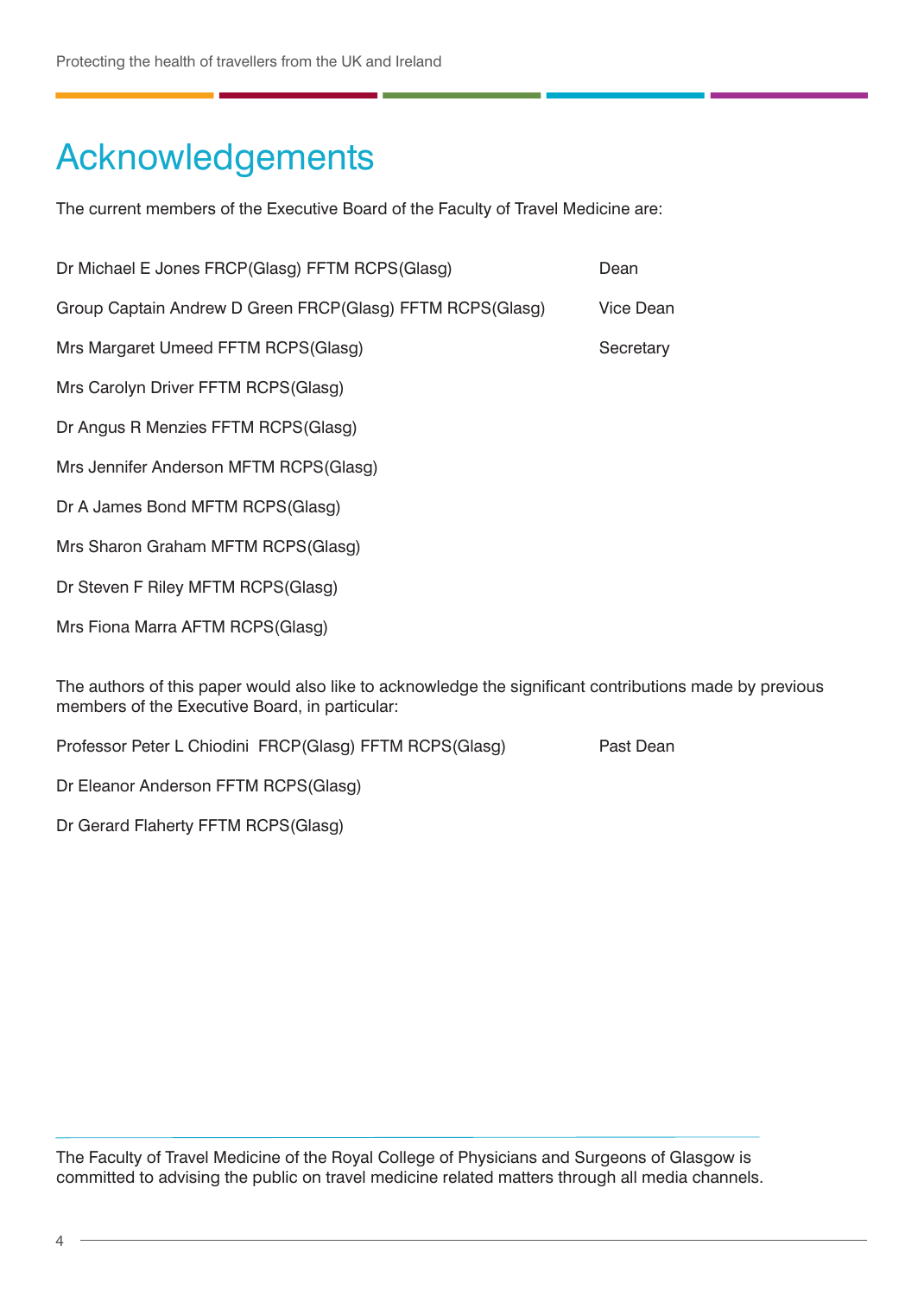### Executive summary

The number of travellers from the UK and Ireland has increased markedly in recent years. Their destinations and the type of activity undertaken while on international travel put them at risk of injury and disease. There is evidence that this now causes a considerable medical and economic burden, both during travel and on return to their home.

A significant proportion of the illnesses and injuries are preventable. Pre-travel health advice may identify hazards associated with different activities and provide means of mitigating or eliminating risk. This may be through education, formal instruction, the provision of physical measures to reduce environmental exposures, or use of medical measures such as drugs or immunisations.

Those travellers who do become ill on return would normally present to their primary care practitioners. The diseases in such returning travellers can be quite different from those seen in normal practice, and may lead to delays in diagnosis and treatment with subsequent increased morbidity.

Travel advice may be given by medical practitioners, nurses or pharmacists. There is no formal structure for provision of travel medicine services, and current arrangements have evolved over time rather than been developed following a detailed planning process.

No formal training or academic qualifications are required in order to provide a travel medicine service. There is no licensing or validation of the quality of care delivered by travel medicine advisors.

Travel Medicine is not currently a recognised medical specialty in the UK or the Republic of Ireland. Professional leadership and best practice guidance has been provided by the Faculty of Travel Medicine of the Royal College of Physicians and Surgeons of Glasgow since its foundation in 2006.

### **Issue**

Within the UK and Ireland there is a lack of structure and delivery of travel medicine services, absence of a formal training pathway to a recognised professional standard, and lack of assurance of practice against defined standards.

### Recommendations

- 1 The standards of medical care given to travellers before, during and after travel should be as high as those practised in every other field of medicine.
- 2 Standards of best practice should be outlined and national guidelines adopted where appropriate.
- 3 Formal training by a suitably accredited provider should be mandatory for all health professionals offering medical advice to travellers.
- 4 The governance of Travel Medicine should be provided by the Faculty of Travel Medicine by means of its continuing professional development programme.
- 5 Assurance of the competence of travel medicine providers should be reviewed by national authorities, with consideration given to the financial remuneration arrangements and licensing.
- 6 The travelling public should be educated to recognise the standard of service that should be expected of providers, and how this is delivered.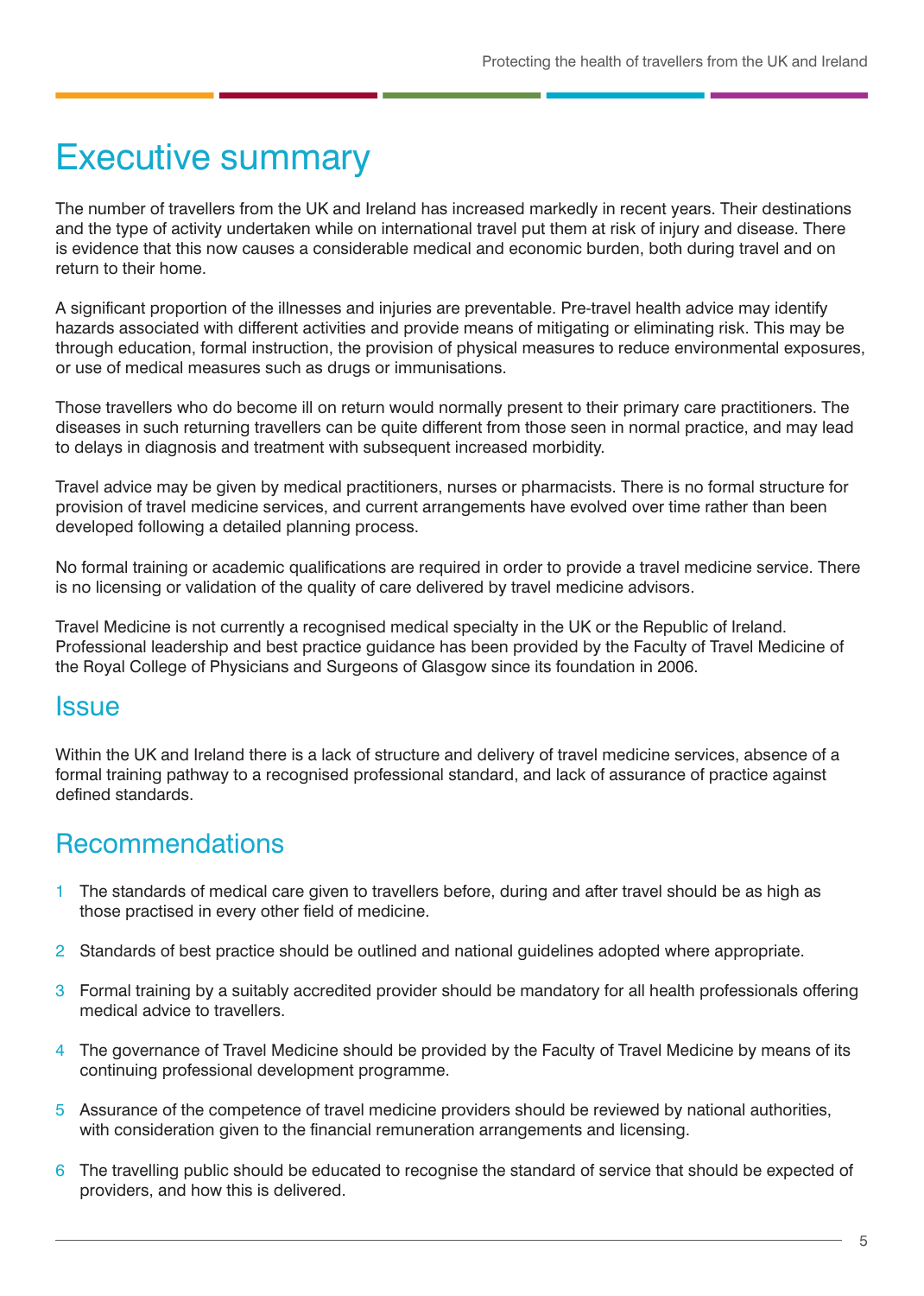# Introduction

Travel medicine has been defined as a specialism that deals with the health of travellers who visit foreign countries. It crosses disciplines and is concerned not only with prevention of infectious diseases during travel but also with personal safety and reduction of environmental risk. It differs from tropical medicine, because it focuses primarily on pre-travel preventive care of individuals and less on the diagnosis and treatment of illness acquired overseas. However, travel medicine specialists should be able to recognise and either treat or refer common syndromes in returned travellers [1].

### Current travel trends

International travel from the United Kingdom and Ireland has increased rapidly over recent decades. The categories of traveller and their reasons for travel are varied, and the activities undertaken complex.

Over the past six decades, tourism has experienced continued expansion and diversification, becoming one of the largest and fastest-growing economic sectors in the world. In 2012 UK residents made an estimated 50.3 million visits abroad, unchanged from 2011[2]. Despite a continuing economic downturn, the holiday market held relatively steady in 2012 with holiday visits down only 1% whilst those made for other purposes increased. It would appear that the economic downturn has had a more significant effect on travel trends than international conflict and infectious disease threats and there are grounds for believing that once there is a return to economic growth that there will be a further dramatic rise in the numbers of travellers.

The World Tourist Organisation estimates international tourist arrivals worldwide will increase by 3.3% a year to reach 1.8 billion by 2030 [3]. International tourist arrivals in the emerging economy destinations of Asia, Latin America, Central and Eastern Europe, the Middle East and Africa will grow at double the pace (+4.4% a year) of that in advanced economy destinations.

Holidays are by far the most common reason for travelling abroad from the UK and Ireland although those visiting friends and relatives account for 20% of the total visits abroad. Other reasons for travel may include business trips, international sports, medical tourism and humanitarian aid. Most travellers still go to countries in Europe and other developed areas of the world. However, there is a rapidly increasing number of people travelling to remote and less developed countries. With continued growth in travel to diverse locations, there will undoubtedly be an increase in the need for adequate pre-travel advice for travellers from the UK and Ireland.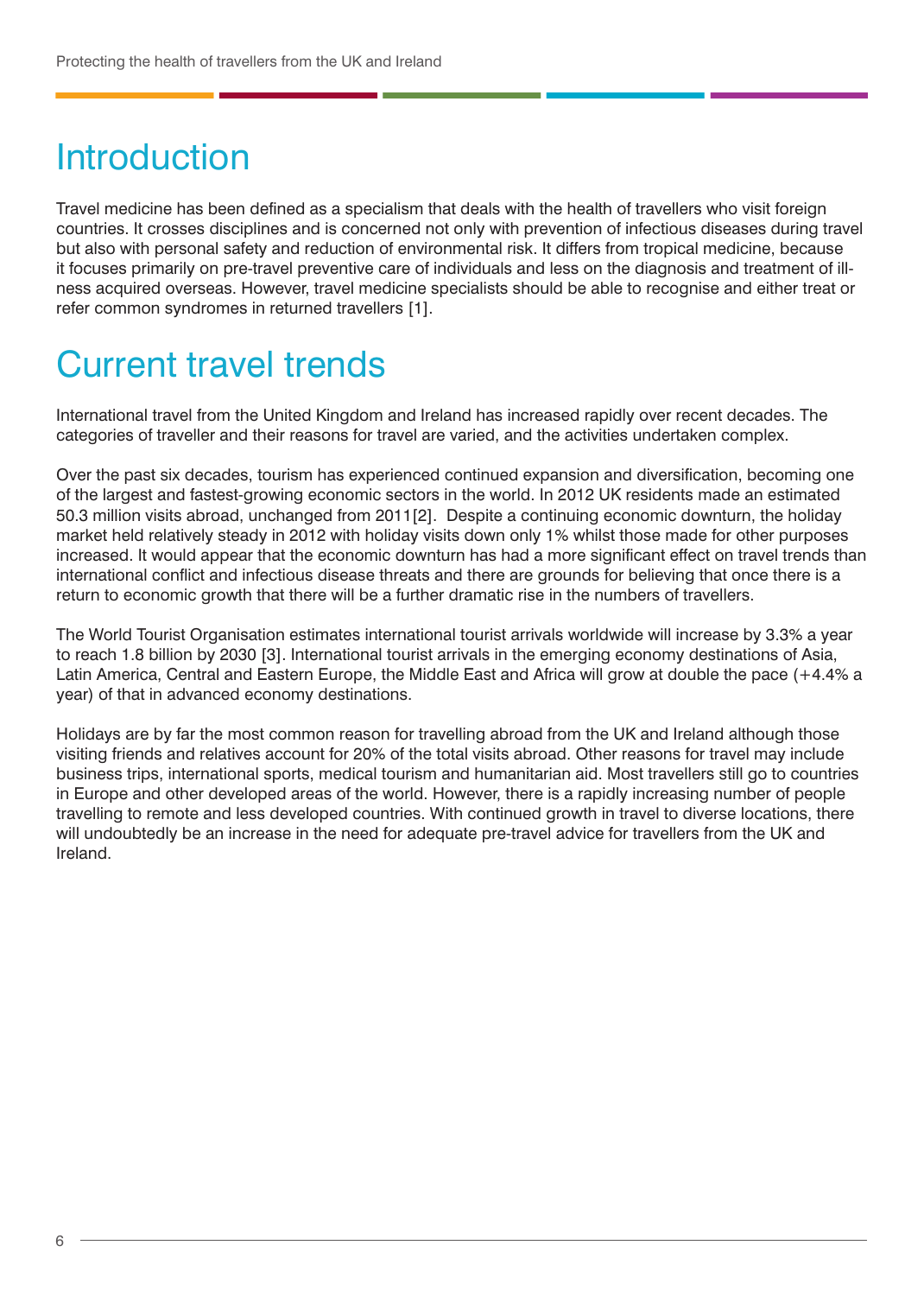### Patterns of illness in travellers

There is no systematic prospective collection of information on illness related to travel, either for people who become sick or injured whilst overseas or for people who develop disease on their return. This is true for both the UK and Ireland and for all other countries.

There are limited data collected from travellers who receive pre-travel advice from selected international clinics (GeoSentinel), occasional studies conducted on defined groups, and observational research based on reported cases of disease following travel.

Within the UK, Public Health England (formerly the Health Protection Agency) publishes periodic reports on travel-related disease. The last full review of illness related to foreign travel was published in 2007 based on data from 2004/2005 [4]. Since then there have been reports which focus on specific issues of travel-related disease: people visiting friends and relatives (2008) [5], and traveller's diarrhoea (2010) [6].

However, there are indicators that overseas travel is associated with a significant burden of disease and injury, and a corresponding economic impact:

- In 2012 the Association of British Insurers reported that 56% of travel insurance claims were made for medical reasons [7].
- The Foreign and Commonwealth Office reported 6193 deaths of British nationals overseas for a 12 month period spanning 2012/2013 [8].
- In 2012 there were 1378 cases of malaria reported in the UK, all of which were travel-related.
- Gastrointestinal disease is reported in up to 60% of travellers to some destinations [9], with the risk of infection being higher in those areas of the world with poor water supplies and sanitation [6].

Specific studies have also identified variable morbidity from trauma (especially road traffic accidents) [10] and psychiatric disease (including suicides) [7]. Data from medical repatriation companies suggest that accidental injury is the commonest cause of morbidity in younger age groups, whilst cardiovascular disease accounts for most of the illness occurring in older groups. Vaccine-preventable diseases cause a relatively small number of infections [11], despite the emphasis given to vaccine delivery in many pre-travel health care settings.

Travellers are also recognised as the means by which many new and emerging infectious diseases move around the globe [12]. The introduction of novel pathogens may have profound consequences for both the health systems of receiving countries and longer term economic effects. Examples from the last 20 years include HIV/AIDS and the spread of multi-drug resistant bacteria. In the last decade there have been significant public health problems caused by travellers with SARS, and more recently H1N1 influenza and MERS-CoV [13, 14, 15]. These episodes led to the World Health Organization revising and updating the International Health Regulations in 2005 (implemented 2012) to take account of travellers with novel infectious diseases.

A relatively new phenomenon is that of medical tourism, with patients travelling to different countries to receive medical care (including surgery) before returning to their homeland. There is increasing evidence that this is associated with the spread of difficult-to-treat multi-drug resistant bacteria, acquired in the host health care environment, when the patient returns to their home [16].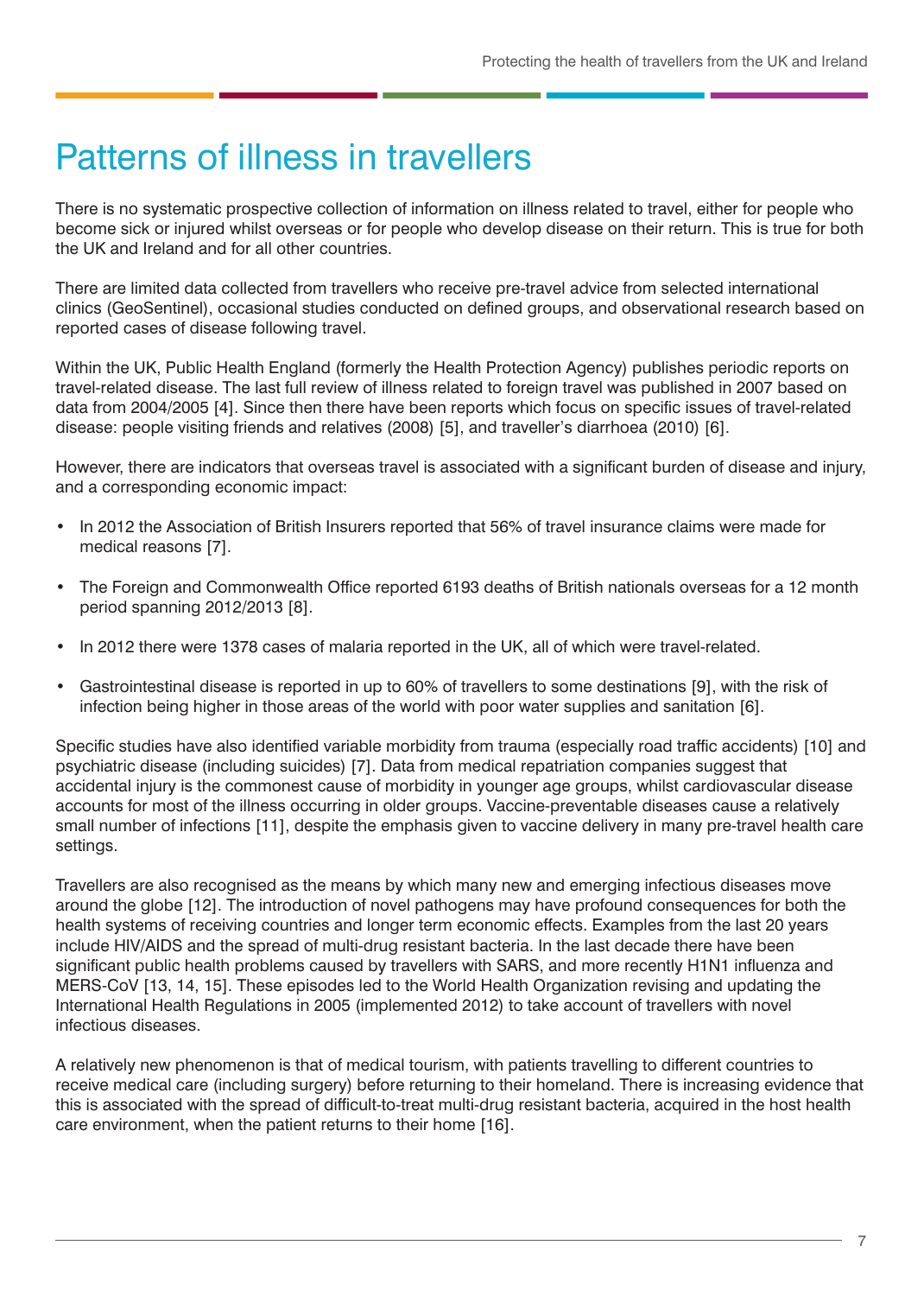# Delivery of travel medicine services

The delivery of travel medicine services in the UK has developed in a piecemeal fashion. Groups such as the Armed Forces, international industrial companies, non-governmental aid and humanitarian organisations have for many years recognised the benefits of correct preventative medicine and adopted good practice as a "given" in their arrangements. Travel medicine for the wider public (tourists, migrants, business, student groups and those visiting friends and relatives [VFRs]) form a large and rapidly expanding disparate group, for which there is no universal provision and for which a variety of providers may make arrangements, but with no co-ordinated approach and no guarantee of comprehensive (or consistent) advice or care. It has been estimated that 50% of travellers who might benefit from correct travel health advice and management fail to achieve this, and travel unprepared with the resultant risks and costs of morbidity and mortality [17].

The position is worsened by the fact that there is no mandatory accreditation and training of practitioners, no required qualifications and, unlike other health care in the UK which is free at point of access, some vaccines are free of charge yet others, including prescriptions for malaria chemoprophylaxis, are not. The only existing mandatory programme for registration, training, standards and audit in travel medicine is in relation to the provision of Yellow Fever vaccination. The approval and monitoring of such centres is a requirement, consistent with international health regulations [18].

The provision of travel health advice and care can be obtained in several different ways:

- Primary care. General practitioners provide the bulk of services, often delegating the duties to nurses who may or may not have received specialist training.
- Some areas in England and Wales are exploring the opportunities provided by the newly introduced Clinical Commissioning Groups. One of the ideas in current circulation is of a generic "immunisation clinic" for an area which would take referrals from local GP practices, and which would be staffed by nurses with specialist (but as yet undefined) training.
- Private clinics. These offer a "one stop" travel health service with advice, vaccine and malaria chemoprophylaxis provision, often providing appointments out of office hours and in central positions (e.g. at railway stations or airports). A wide range of travel health advisors can be employed ranging from the inexperienced to the highly qualified. This service is often provided within the context of a private clinic offering other non-NHS services (e.g. aesthetic procedures).
- Pharmacists. Travel medicine services are increasingly being offered by community pharmacists as a non-NHS service provision.
- Specialist clinics are available in many major cities (e.g. the Hospitals for Tropical Diseases in Liverpool and London). These are staffed by NHS employed consultant infectious disease specialists and nurses who have usually received training in travel medicine.
- Occupational Health departments. These include NHS trusts, industry, and the armed services. They provide travel health advice, vaccines and medications for their staff travelling overseas as part of their employer's duty of care [19].
- Non-governmental organisations (NGOs) or charities. Services for volunteers and employees of these organisations encompasses pre-, during and post-travel advice and support, and are most often managed by experienced staff who have received specialist training.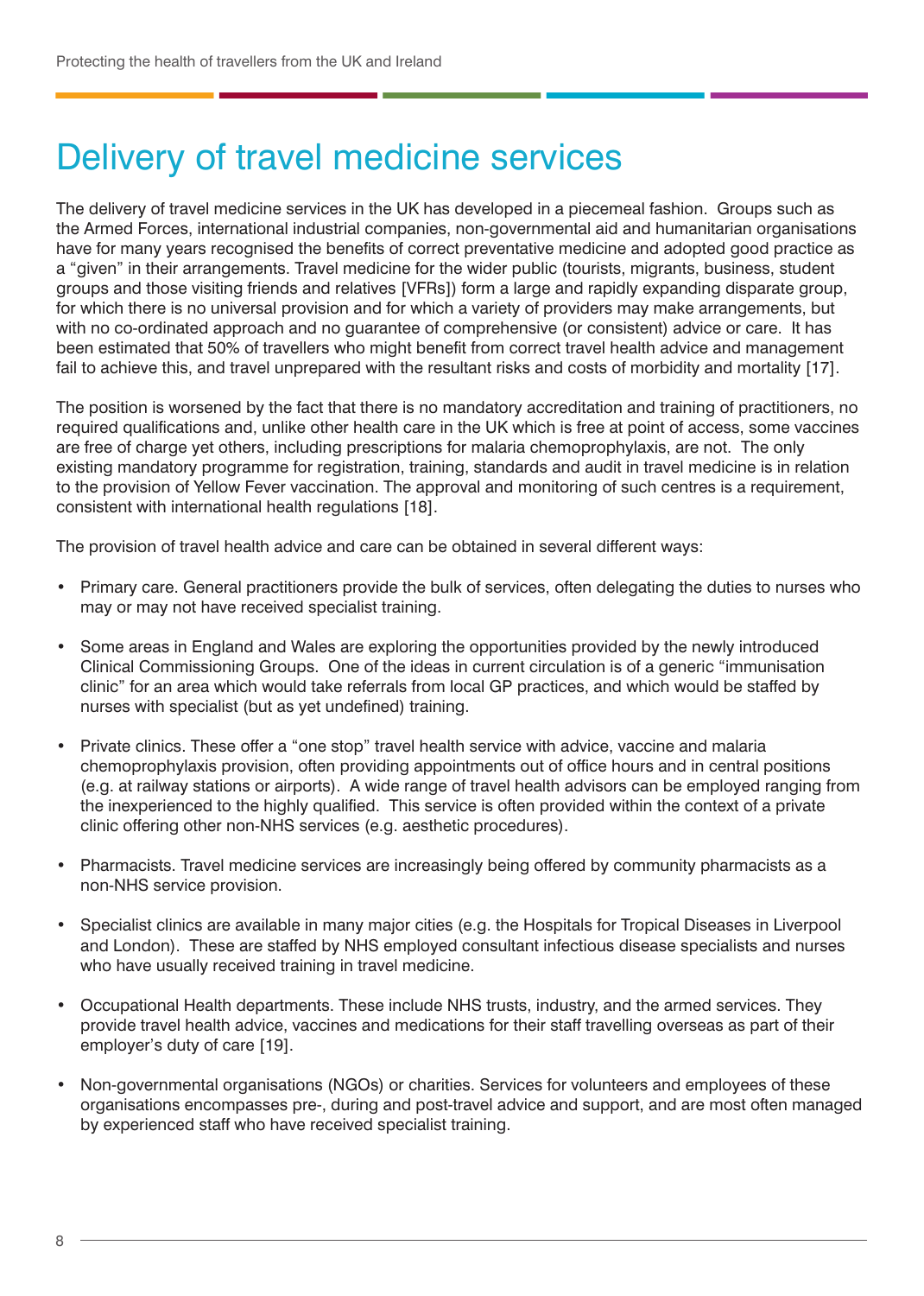# Education and training in travel medicine

Medical practitioners who practise travel medicine are currently drawn from a range of different professional backgrounds and possess different higher qualifications. They include general practitioners, consultant physicians specialising in infectious diseases or tropical medicine, consultant medical microbiologists, consultants in public health, and specialists in occupational medicine. Nurse practitioners have equally varied backgrounds, and the Royal College of Nursing has published standards that it expects specialist nurses to attain [21]. In 2012 the Faculty of Travel Medicine published standards for the Practice of Travel Medicine in the UK and Ireland; however the lack of specialty status means that these remain guidelines for "best practice" as opposed standards for quality of care that can be monitored and enforced [22].

No formal higher specialist training pathway or certification of completion of specialist training exists for the discipline of travel medicine as it is not a specialty recognised by the General Medical Council, Irish Medical Council, Nursing and Midwifery Council, or General Pharmaceutical Council. Currently there is no mandatory requirement to possess a professional higher qualification in order to practise travel medicine in the UK and Ireland.

#### **Professional groups**

Travel Medicine organisations exist both in the UK and Ireland and elsewhere, but these are predominantly peer-support groups that offer membership solely on the basis of payment of subscription fees. Such groups can lobby in specific-interest areas and offer advice, but represent consensus or even majority opinion, rather than patient-centred best practice.

#### **Academic accreditation**

The International Society of Travel Medicine (predominantly comprised of clinicians based in the USA) does offer an examination of academic knowledge (the Certificate of Travel Health) which has been benchmarked against the Faculty of Travel Medicine examinations, and found to be comparable to the part 1 examination for Membership of the Faculty of Travel Medicine of the Royal College of Physicians and Surgeons of Glasgow [20]. In the UK, the Diploma in Travel Medicine was established in 1995 at the University of Glasgow, and subsequently transferred to Health Protection Scotland in 2000 and the Royal College of Physicians and Surgeons of Glasgow in 2010. It was the first academic training programme leading to a recognised qualification in travel medicine anywhere in the world, and continues to attract large numbers of international students.

#### **Professional accreditation**

The Faculty of Travel Medicine was founded in 2006 at the Royal College of Physicians and Surgeons of Glasgow, and uniquely amongst Royal Medical Colleges is open to both nursing and pharmacy graduates as well as doctors. It remains the only organisation in the world which for travel medicine provides professional leadership, facilitates education and training programmes, sets standards of best practice, and organises continuing professional development in conjunction with the respective professional bodies. Over 400 members have been admitted on the basis of their professional and academic record in the area of travel medicine or by examination. Since 2012 the normal route to membership is attained by passing the membership examinations.

#### **Public information**

Much of the travel health information available on the internet is unvalidated and potentially misleading. Within the United Kingdom, authoritative websites dealing with health issues include those administered by the National Travel Health Network and Centre (of the Department of Health) [23], and Health Protection Scotland [24]. The Foreign and Commonwealth Office gives guidance with respect to wider travel-related issues that impact on health such as personal security, country-specific information on logistics and consular advice [25]. Many other websites lack professional oversight and credibility, but may appear superficially convincing and authoritative. Without specific training for medical professionals and education of travellers, the ease of access to unvalidated information means that there is an ever increasing risk to travellers from either misleading or wrong advice.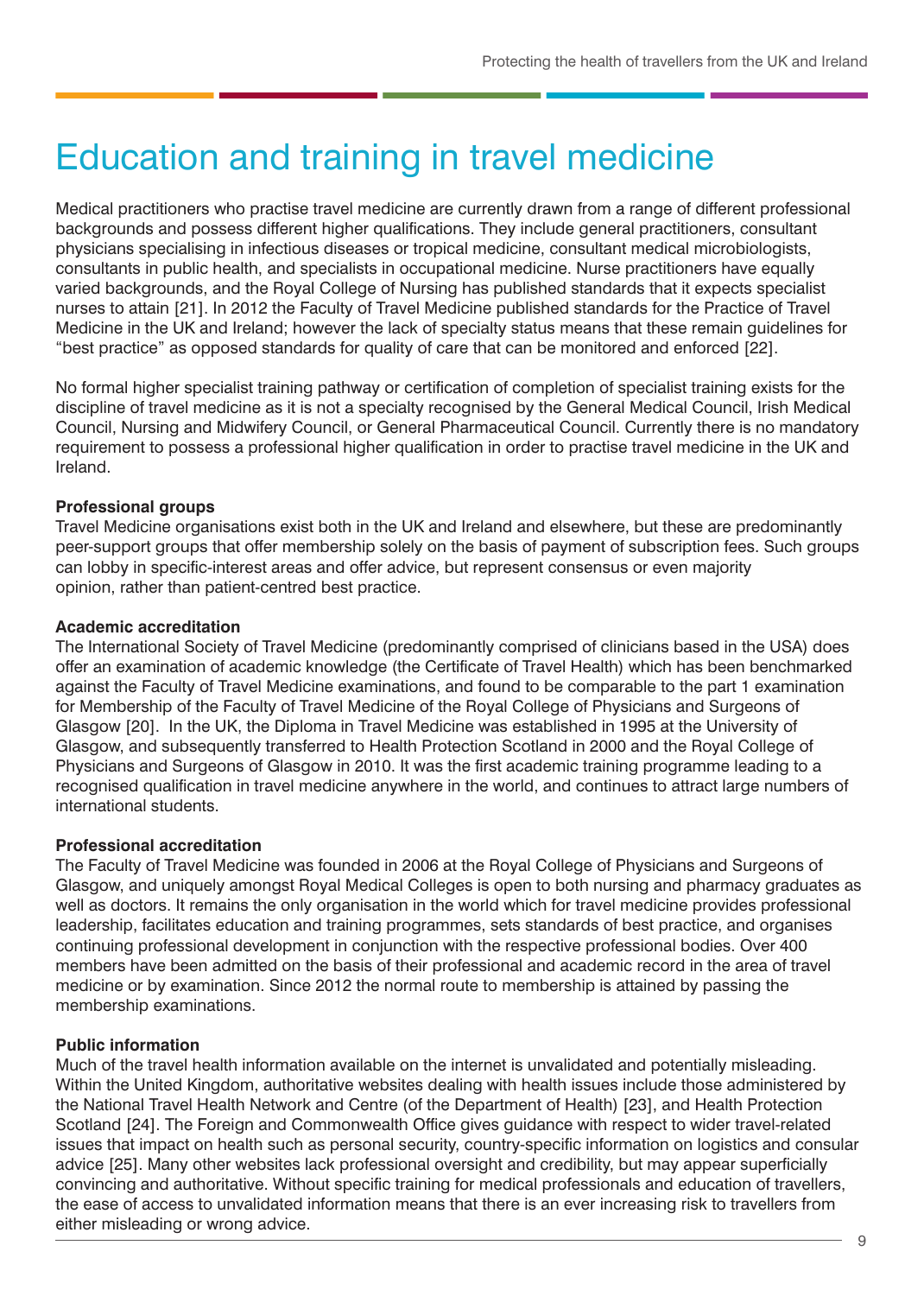# **References**

- 1. Hill DR, Ericsson CD, Pearson RD, et al. The Practice of Travel Medicine: Guidelines by the Infectious Diseases Society of America. Clinical Infectious Diseases 2006; 43:1499–539
- 2. World Tourism Organisation. UNWTO Tourism Highlights, 2013 Edition
- 3. World Tourism Organisation. UNWTO Tourism towards 2030
- 4. Health Protection Agency. Foreign travel-associated illness, England, Wales, and Northern Ireland 2007 report. HPA 2007
- 5. Health Protection Agency. Foreign Travel Associated illness a focus on those visiting friends and relatives. 2008 report. HPA 2008
- 6. Health Protection Agency. Foreign travel-associated illness a focus on travellers' diarrhoea. 2010 report. HPA 2010 viii
- 7. Travel insurance statistics 2012 **https://www.abi.org.uk/News/Industry-data-updates/2013/07/Travel-insurance-statistics-update**
- 8. Foreign and Commonwealth Office. British Behaviour Abroad Report 2013. FCO London 2013
- 9 Steffen R. Epidemiology of Traveler's Diarrhea. Clin Infect Dis. (2005) 41 (Supplement 8): S536-S540. doi: 10.1086/432948
- 10. Foreign and Commonwealth Office. British Behaviour Abroad Report 2013. FCO London 2013. Available at: **https://www.gov.uk/government/publications/british-behaviour-abroad-report-2013**
- 11. Boggild, AK. Castelli, F. Gautret, P. et al Vaccine preventable diseases in returned international travellers: Results from the GeoSentinel Surveillance Network. Vaccine. 2010 28; 28(46): 7389-95
- 12. Chen LH, Wilson ME. The role of the traveler in emerging infections and magnitude of travel. Med Clin North Am. 2008 Nov;92(6):1409–32, xi.
- 13. Khan K, Arino J, Hu W, Raposo P, Sears J, Calderon F, et al. Spread of a novel influenza A (H1N1) virus via global airline transportation. N Engl J Med. 2009 Jul 9;361(2):212–4.
- 14. Kraaij Dirkzwager M, Timen A, Dirksen K, et al. Middle East respiratory syndrome coronavirus (MERS-CoV) infections in two returning travellers in the Netherlands, May 2014. Euro Surveill. 2014;19(21):pii=20817. Available online: **http://www.eurosurveillance.org/ViewArticle.aspx?ArticleId=20817**
- 15. Ruan S. The effect of global travel on the spread of SARS. Math Biosci Eng. 2009 Jan;6(1):207-8.
- 16. Chua KY, Grayson ML, Burgess AN, et al. The growing burden of multidrug-resistant infections among returned Australian travellers. Med J Aust 2014; 200 (2): 116-118.
- 17. Angell SY, Behrens RH. Risk assessment and disease prevention in travelers visiting friends and relatives. Infect Dis Clin North Am. 2005 Mar;19(1):49–65.
- 18. World Health Organisation (WHO) International Health Regulations. 2005
- 19. UK Government. Health & Safety at Work etc Act 1974
- 20. International Society of Travel Medicine (2013) Certificate in Travel Health®. The body of knowledge for the practice of travel medicine. Accessed 11 September 2013 at
	- **https://www.istm.org/WebForms/Members/MemberResources/cert\_travhlth/body.aspx**
- 21. J Chiodini, L Boyne, A Stillwell, S Grieve (2012) Travel health nursing: career and competence development, RCN guidance. RCN: London
- 22. JH Chiodini, E Anderson, C Driver, VK Field, GT Flaherty, et al. (2012) Recommendations for the practice of travel medicine. Travel Medicine and Infectious Diseases 10(3):109-128
- 23. NaTHNaC (2013) National Travel Health Network and Centre. Available at **http://www.nathnac.org/travel/**  [accessed 11 September 2013]
- 24. Health Protection Scotland (2013) TRAVAX. The A to Z of Healthy Travel. Available at **http://www.travax.nhs.uk/** [accessed 11 September 2013]
- 25. Foreign and Commonwealth Office (2013) Travel Advice. Available at **https://www.gov.uk/foreign-travel-advice** [accessed 11 September 2013]